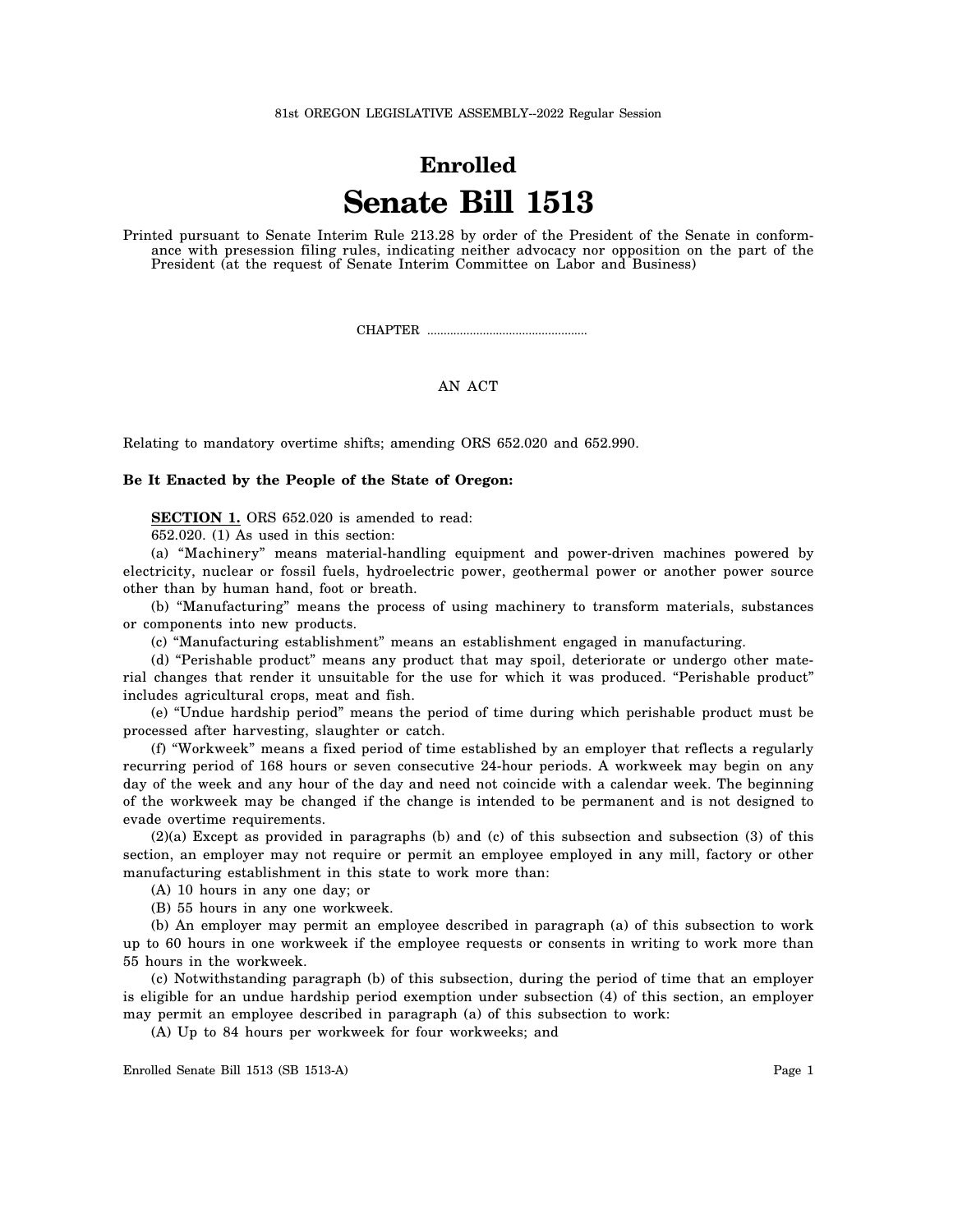(B) Up to 80 hours per workweek for the remainder of the undue hardship period.

(d) Except as provided in subsection (3) of this section, an employer may not require or permit an employee employed in a sawmill, planing mill, shingle mill or logging camp to work more than:

(A) Eight hours, exclusive of one hour, more or less, in one day; or

(B) 48 hours in one workweek.

(3)(a) An employee may work overtime up to three hours more than the applicable limit for the maximum allowable hours of employment in one day as described in subsection (2) of this section.

(b) An employer shall compensate an employee who works overtime hours described in paragraph (a) of this subsection at one and one-half times the employee's regular rate of pay for each overtime hour or portion of an hour the employee works.

(c) An employer shall calculate an employee's overtime compensation on a daily basis under paragraph (b) of this subsection and on a weekly basis under ORS 653.261 (1) and pay the greater of the two amounts if, during the same workweek, the employee works more than:

(A) The applicable limit for the maximum allowable hours of employment in one day as described in subsection (2) of this section; and

(B) Forty hours in one workweek as described in ORS 653.261 (1).

(d) An employer that makes an overtime payment to an employee pursuant to paragraph (c) of this subsection satisfies the overtime compensation requirements under this subsection and ORS 653.261 (1).

(4)(a) An employer is eligible for an undue hardship period exemption from the restrictions on maximum workweek hours under subsection  $(2)(a)$  of this section if the employer, in the ordinary course of the employer's business, processes perishable products. The undue hardship period exemption shall be effective only during an undue hardship period. An employer may be eligible for more than one undue hardship period exemption in a calendar year. However, the combined total duration of the employer's undue hardship period exemptions may not exceed 21 workweeks in a calendar year.

(b) To claim an undue hardship period exemption, an employer must provide notice of the undue hardship period to the Commissioner of the Bureau of Labor and Industries and obtain written consent from each employee whom the employer will request to work more than 55 hours in any workweek during the undue hardship period.

(c)(A) The notice the employer sends to the commissioner under paragraph (b) of this subsection must be in a form prescribed by the commissioner by rule and include a description of the reasons for the undue hardship period, the start and expected end dates of the undue hardship period and any other information required by the commissioner.

(B) The employee's written consent shall be in a form prescribed by the commissioner by rule and include:

(i) A description of the employer's reasons for the undue hardship period;

(ii) The start and expected end dates of the undue hardship period;

(iii) A statement that the employer may require the employee to work up to 84 hours per workweek for up to four workweeks during the undue hardship period;

(iv) A statement that the employer may require the employee to work up to 80 hours per workweek for the remainder of the undue hardship period;

(v) A statement that the employee consents to working up to 84 hours per workweek for up to four workweeks during the undue hardship period and up to 80 hours per workweek for the remainder of the undue hardship period;

(vi) Contact information for the Bureau of Labor and Industries; and

(vii) Any other information required by the commissioner.

(5) An employer may not:

(a) Require any employee employed in a mill, factory or other manufacturing establishment in this state to begin a work shift less than 10 hours after the end of the employee's previous work shift if the employee's previous work shift totaled eight or more hours, unless the employer requires the employee to work additional hours due to disruptions in business operations caused by a power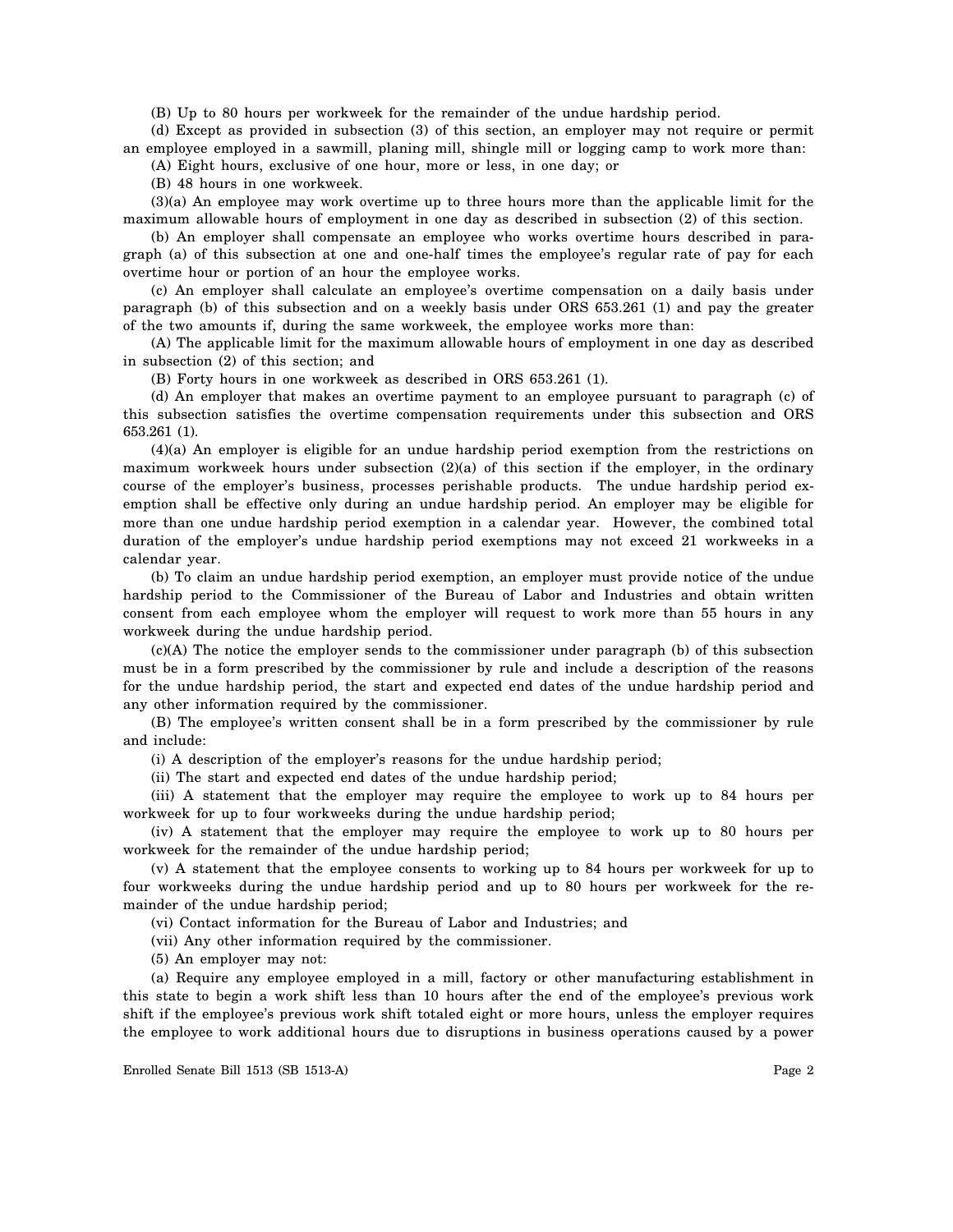outage, major equipment breakdown, severe weather or similar emergency outside the employer's control;

(b) Require or permit any employee to work in any place described in this section for more hours than the hours provided for in this section during any day of 24 hours;

**(c) Take an adverse employment action against any employee who is employed in a manufacturing establishment that is classified within the North American Industry Classification System under code 3118 and who refuses to work a mandatory overtime shift unless the employer has provided the employee with at least five days' advance notice of the overtime shift, including the date and time of the overtime shift;**

[*(c)*] **(d)** Permit an overseer, superintendent or other agent of the employer to violate this section; or

[*(d)*] **(e)** Coerce an employee into consenting to work more than 55 hours in a given workweek. (6) This section does not apply to:

(a) An employee performing work as a member of a logging train crew, as a guard or as a boiler operator;

(b) An employee engaged in the transportation of workers to and from work;

(c) An employee engaged in the care of quarters or livestock, the conducting of mess halls, the superintendence and direction of work or the loading and removal of finished forest product;

(d) An employee when engaged in making necessary repairs or in the case of emergency where life or property is in imminent danger; or

(e) An employee employed in a mill, factory or other manufacturing establishment whose principal duties are administrative in nature or who is not otherwise engaged in the direct processing of goods in the usual course of the employee's duties.

(7) Subsections (2) to (5) of this section do not apply to employees who are represented by a labor organization for purposes of collective bargaining with their employer, provided limits on the required hours of work and overtime payment have been agreed to between the employer and labor organization, or if no agreement is reached, then, for the purposes of this subsection, such limits and payments shall not be deemed to be changed from the previous collective bargaining agreement between the employer and labor organization unless the employees have been locked out or are engaged in a strike or the employer has unilaterally implemented new terms and conditions of employment.

(8)(a) In addition to any other remedy provided by law, an employee has a private cause of action against an employer if the employer violates subsection (2) or (3) of this section by requiring the employee to work more than:

(A) Three hours more than the applicable limit for the maximum allowable hours of employment in one day; or

(B) The applicable limit for the maximum allowable hours of employment in one workweek.

(b) If the employee prevails in an action under this section, the court may enter judgment against the employer for:

(A) Actual damages or \$3,000 per claim, whichever is greater;

(B) Equitable relief; and

(C) Liquidated damages in an amount equal to twice the employee's overtime wages earned during the period not allowed under subsection (2) or (3) of this section.

(c) In an action brought under this section, the court may award to the prevailing plaintiff costs, disbursements and reasonable attorney fees. Any attorney fee agreement is subject to approval by the court.

(9)(a) Notwithstanding ORS 652.900, in addition to any other penalty provided by law, the commissioner may assess the following civil penalties against an employer that the commissioner determines has coerced an employee into consenting to work more than 55 hours in one workweek:

(A) \$2,000 per violation if the employer coerced an employee into consenting under subsection (2)(b) of this section to work more than 55 hours in any given workweek; or